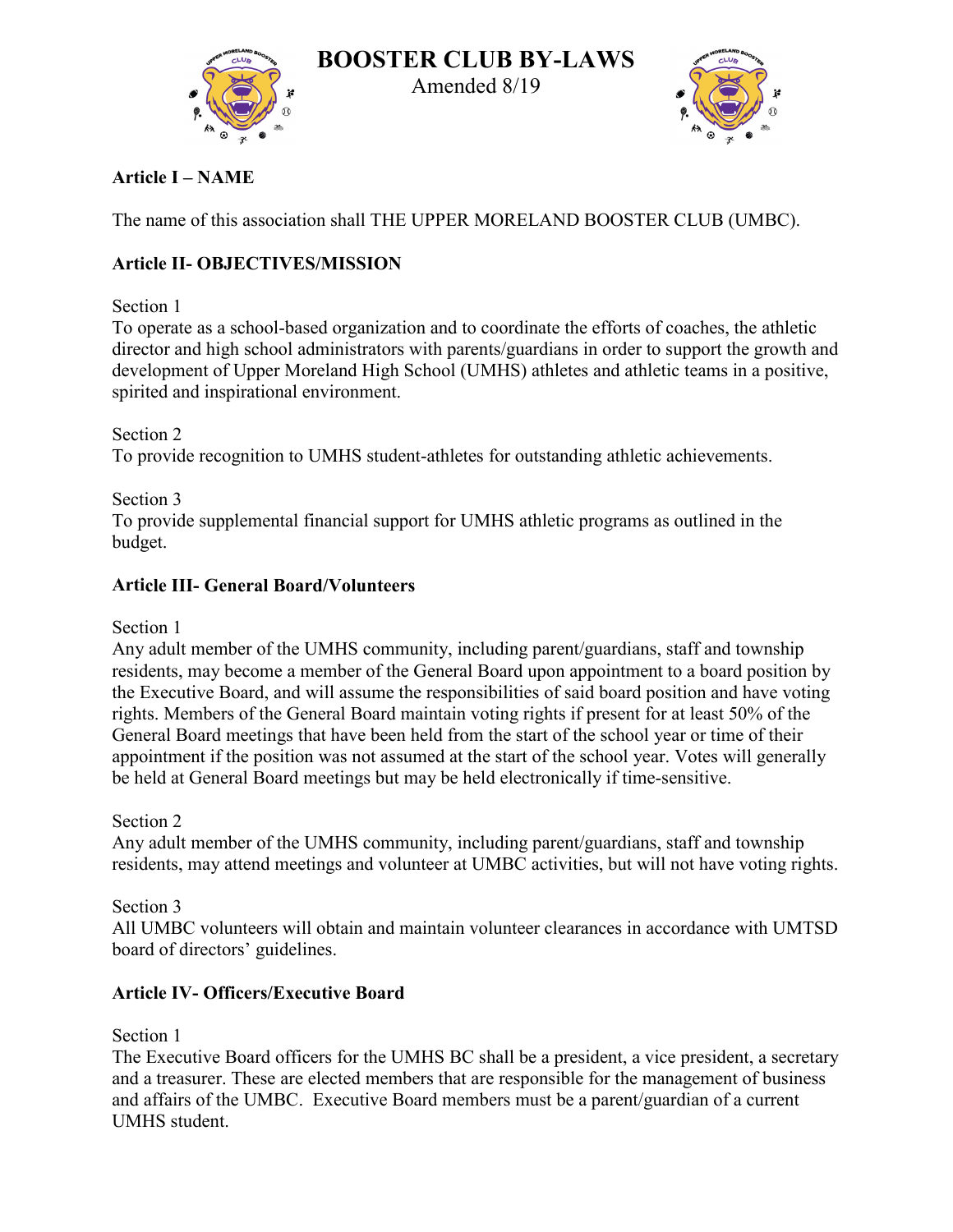Section 1.1 The President shall:

-be present at all Executive Board and General Board meetings, unless prior notice is given to the remaining officers of the Executive Board -prepare and make available an agenda for all meetings of the UMBC -preside at all meetings of the organization -be an ex-officio member of all committees, except the nominating committee -serve as the liaison between the organization and the UMHS Administration and UMTSD board of directors -coordinate parent-outreach activities at freshman orientation and back-to-school nights -have the authority to co-sign checks -review and determine appropriateness of coach wish requests with the Athletic Director or other appropriate high school administrators prior to presenting wishes to the Executive and General Boards for consideration -provide the UMHS administration with dates for meetings and UMBC activities for inclusion in the district calendar -submit required facilities request for all UMBC activities, or delegate this responsibility to another Executive Board member -obtain approval for all fundraising activities from the UMTSD board of directors, or delegate this responsibility to another Executive Board member -oversee UMBC recognition of athletes at all senior nights -participate in development of the annual budget, which will be presented at the first meeting of the school year -be available for regular electronic correspondence with the executive board to discuss issues and make decisions.

Section 1.2 The Vice-President shall:

-assume all duties of the President in his or her absence

-assume the position of interim President if the President is unable to fulfill his or her term

-provide assistance to the President in fulfillment of his or her duties, when requested -participate in development of the annual budget, which will be presented at the first meeting of the school year

-be available for regular electronic correspondence with the Executive Board to discuss issues and make decisions

-serve as the primary board-contact/advisor for the Jr. Boosters' Club

- have the ability to co-sign checks

- coordinate board nominations as directed in Article VII

Section 1.3 The Secretary shall:

-keep minutes of all meetings of the Executive and General Board

-prepare and make available copies of minutes at General Board meetings for approval -keep attendance records for all meetings

-notify the General Board, school community and social media director of upcoming meetings and events

-be responsible for correspondence relating to UMBC activities

-provide assistance to the President in fulfillment of his or her duties, when requested -participate in development of the annual budget

-be available for regular electronic correspondence with the Executive Board to discuss issues and make decisions

Section 1.4 The Treasurer shall:

-receive all monies collected in the name of the organization and deposit said monies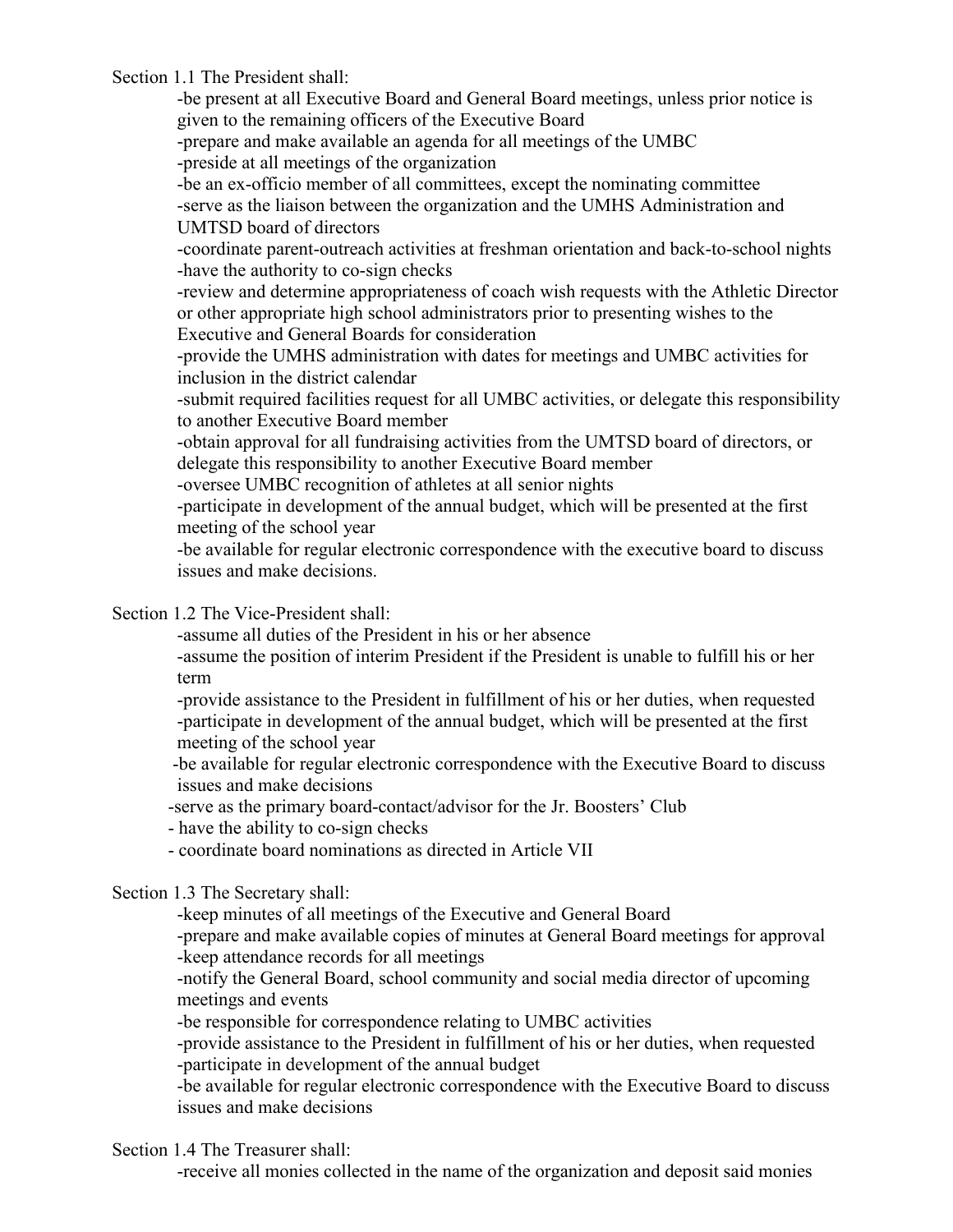into appropriate accounts -keep an accurate record of receipts and expenditures -review and reconcile bank statements -ensure that all checks have been signed by two designated members of the Executive Board -have the authority to co-sign checks -pay all bills on receipt -present a statement of finances at all general meetings - participate in development of the annual budget, which will be presented at the first meeting of the school year -present proposed annual budget to general board to be approved at the first general meeting of the new school year -keep records in order such that they may be easily reviewed for accuracy at the end of a fiscal year or at the end of a treasurer's stay in office -be available for regular electronic correspondence with the executive board to discuss issues and make decisions -maintain 501c(3) paperwork and renew small games of chance license yearly

## Section 2

The term of each office shall be one year, with officers assuming the duties of their respective offices on July 1<sup>st</sup> and continuing until June  $30<sup>th</sup>$  of the following year. There shall be no limit on the number of terms that an individual may continue in one position. A qualified individual may serve in a different position than previously, pending election.

#### Section 3

It is preferred, but not required, that candidates for UMBC executive board positions have attended at least two general membership meetings during the prior academic year or have served on the executive board of another UMTSD or township organization.

## Section 4

The Executive Board will create a yearly budget between July 1 and August 15 prior to each school year. The budget to be approved at the first general meeting of the school year by Executive Board members and eligible General Board members.

Section 5 Removal from Office

## Section 5.1

An officer may be removed under the following circumstances: -Failure to execute the duties of the office for two consecutive months, without valid reason

-Failure to abide by the policies and procedures outlined in the by-laws -Failure to abide by school district guidelines

## Section 5.2

If it is determined that an officer may be removed from office, based on the guidelines in Section 5.1, said officer can be removed by majority vote for removal of remaining Executive officers and General Board members

## **Article V – General Board Positions**

Section 1

General Board Positions are appointed by Executive Board majority vote and may include: -Snack Stand Director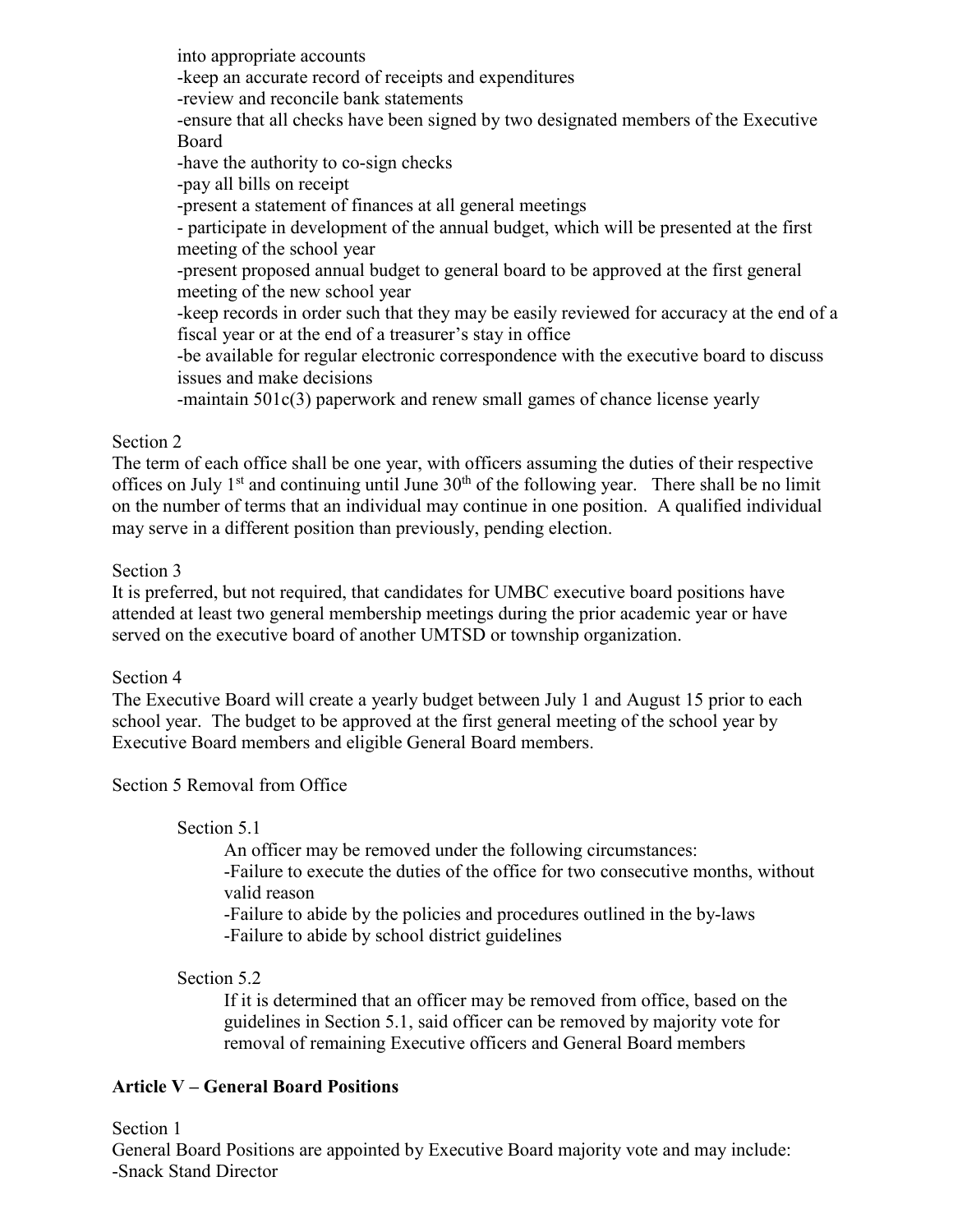-Football Program Coordinator -Pancake Breakfast Coordinator (2) -Banquet Organizer (2) -Tournament Organizer (2) -Social Media Director (can be Jr. Booster Club member working under supervision of the Vice-President) -Community Liaison -Coach Liaison -Past-President (if willing, an out-going President may serve for one year after leaving the position, if the out-going President is not going to serve in another UMBC Executive or General Board position.

Section 2

General Board members shall

-give status reports, as needed, at the General Board meeting -obtain permission for expenditures, other than routine ones, from the Executive Board -submit collected monies to a member of the Executive Board or designee as soon as possible upon completion of an event

-submit receipts to the Treasurer within two weeks of completion of an event

#### Section 3

General Board members may be removed by a majority vote of the Executive Board if duties are not adequately executed or for failure to comply with UMBC by-laws or rules governing volunteers in the UMTSD.

#### Section 4

The responsibilities of a General Board position will be assumed by the executive board if said General Board position is not filled or if the member is removed from the General Board

Section 5

Additional general board positions can be created and filled by the Executive Board on an asneeded basis.

## **Article VI – Meetings**

## Section 1

General meetings will be held monthly, and scheduled one year in advance in coordination with the school district calendar. If an unforeseen conflict arises, the meeting may be rescheduled by a ¾ vote of the Executive Board. Members will be notified of this change via personal emails and UMHS announcements.

## Section 2

An Executive Board meeting shall be scheduled before the start of each school year, with the purpose of reviewing the budget and planning start-of-school activities. Additional Executive Board meetings shall be held when deemed necessary by a majority of the Executive Board.

#### Section 3

Special General Board meetings may be called by the President or by a majority of the Executive Board if deemed necessary and if not in conflict with previously scheduled district activities.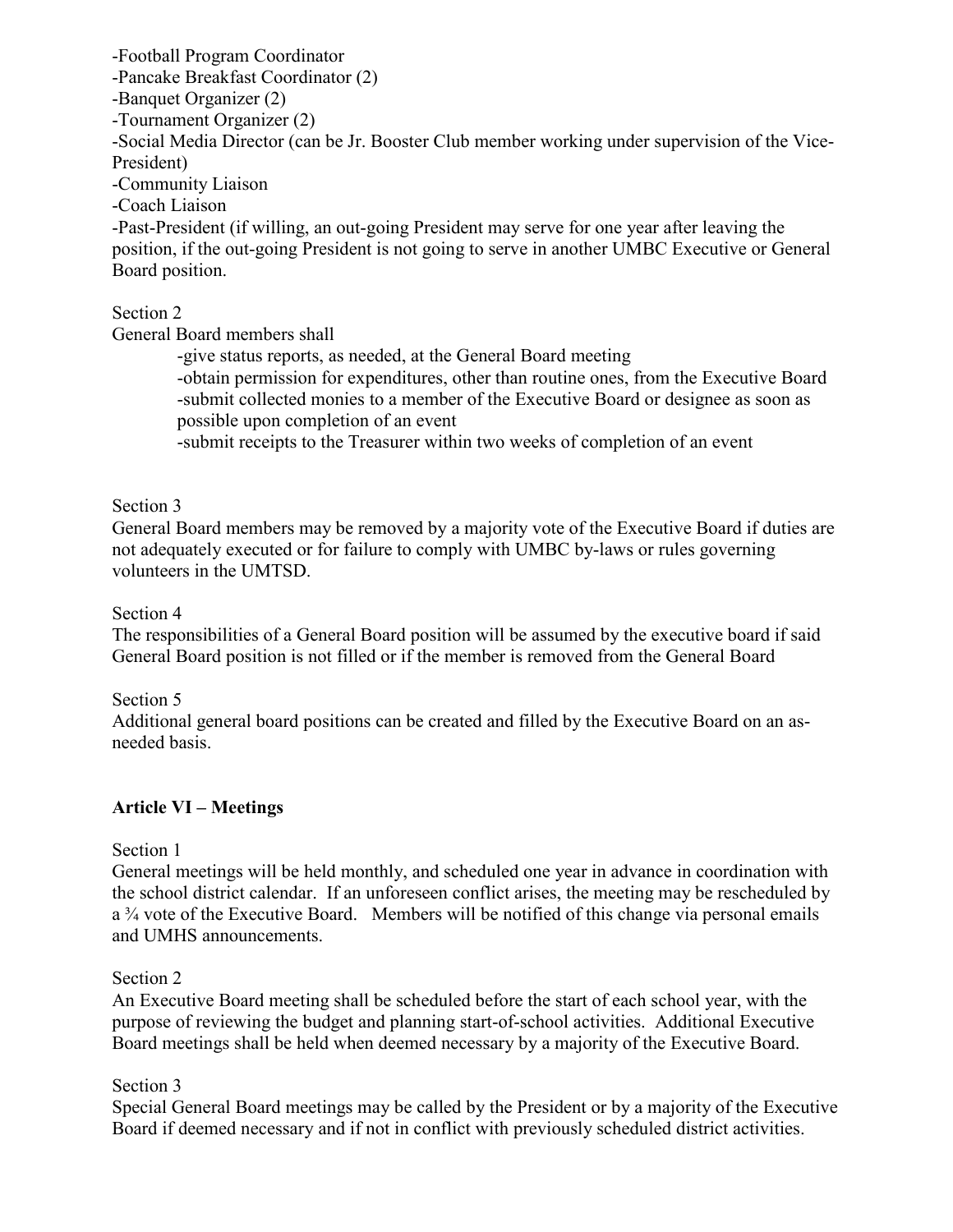#### **Article VII – Nominations and Elections**

Section 1

Nominations should be submitted to the Vice President from April  $1<sup>st</sup>$  up to and including the start of the May meeting. All nominees must inform the Vice President of acceptance of their nomination by the close of nominations.

Section 2

Nominations shall be presented at the conclusion of regular business at the May meeting. Only General board and Executive board member who are eligible to vote and who are present at the meeting may vote.

#### **Article VIII Fundraising**

Section 1

Any fundraiser that is presented to UMBC for submission to the UMTSD must be accordance with guidelines and limitations established by the UMTSD school board.

Section 2

All requests presented to the UMBC must be on the appropriate form and cannot be forwarded to the district without the signature of the current UMBC President. The signature of the Vice President is an alternative if the President is not available for more than three business days and has given verbal/electronic permission to the Vice President.

Section 3

Requests for approval of fundraising events or campaigns must include specific dates or time periods during which they will take place. Fundraising events or campaigns may only take place on the date(s) or time periods specified.

Section 4

Fundraisers may not be advertised or initiated until appropriate fundraising and facility use forms have been submitted.

Section 5

Members of the Executive Board may submit requests for approval only for fundraisers that will be entered into the general UMBC account, not for any specific team sub-account.

#### **Article IX Coach "Wishes"**

Section 1

Coaches must complete the "wish" form and submit it to the Athletic Director. Wishes may be submitted any time during the year. Wishes for items/activities that benefit multiple teams and/or large groups of student-athletes will be given priority.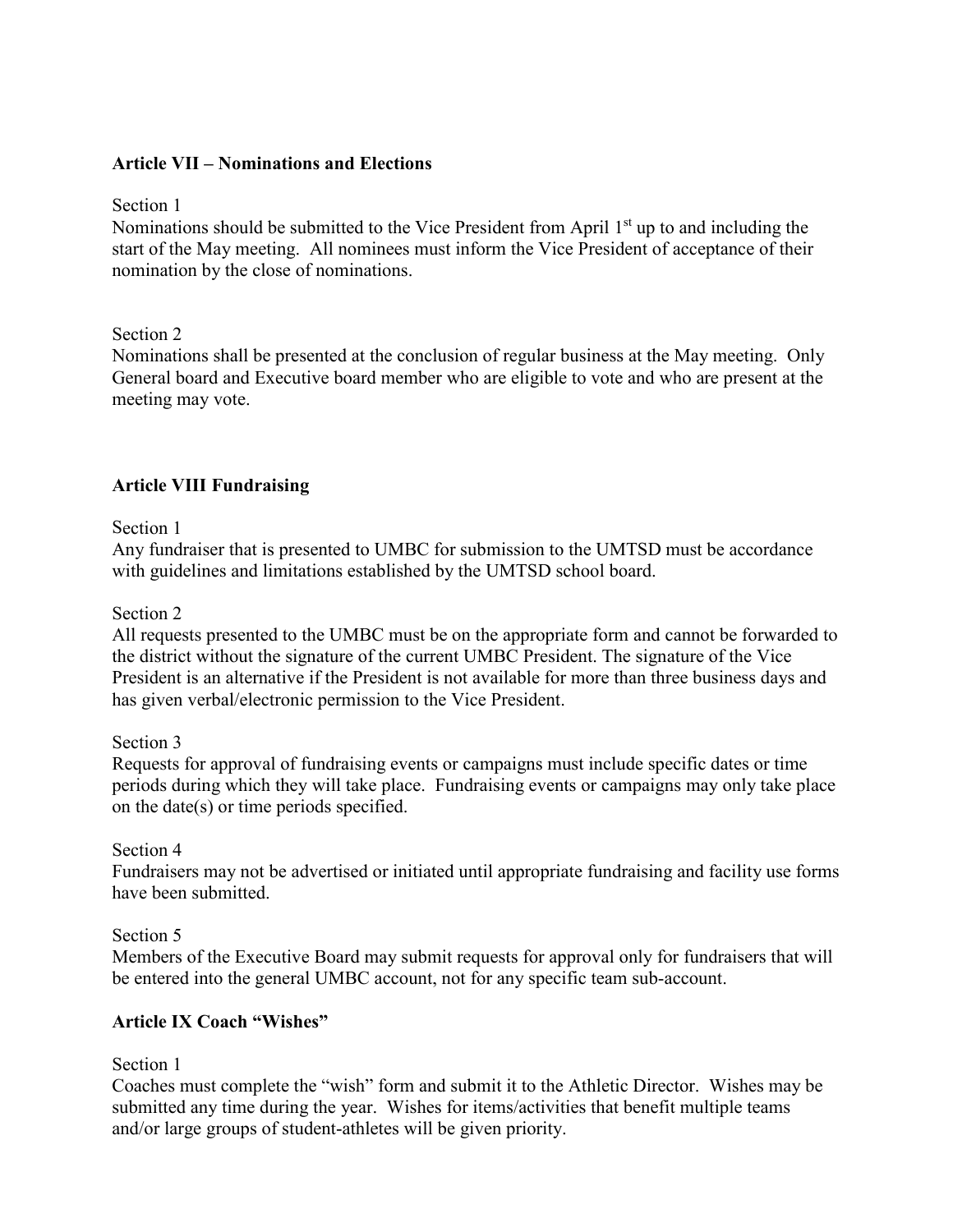## Section 2

The following protocol must be followed:

-The wish should be vetted by the Athletic Director to determine that the request should not be considered by the UMTSD first. Requests for apparel and uniforms will not be considered. -UMBC may consider an appeal to the UMTSD if an item/activity is not approved

-Once a request is vetted and any appeals concluded, the wish will be reviewed at the next general board meeting, where present Executive and General Board members will vote, with the majority determining the decision. The President may participate in discussion/debate regarding the request, but will vote only in the event of a tie.

-Coaches will be notified of the decision on their request within one month.

-Voting may be completed electronically if the request is time-sensitive. The President shall forward the request to the Executive and General Board via text (or email if a large amount of supporting information is needed). Members will have 48 hours to enter their vote.

## **Article X Athletic Awards**

Section 1

Any individual athlete or member of a team that finishes their season as a Suburban One champion (or higher) will be provided with an apparel item(s).

## Section 2

The apparel item will be selected by the individual or team. The maximum cost for the apparel item(s) will be delineated in the annual budget.

## **Article XI All-Sports Annual Banquet**

Section 1

An annual All-Sports Banquet will be held prior to graduation. The date will be scheduled one year in advance in coordination with the district schedule. A location for the banquet must be secured no less than six months prior to the banquet.

## Section 2

The UMBC will purchase plaques, trophies, or bowl associated with each of the following awards that will be presented at the banquet:

-Most Valuable Player (MVP) for each Varsity team, selected by Head Varsity coach, with input from the coaching staff if desired by the Head coach.

-Babe Ruth Awards: awarded to one male and one female player by vote of senior athletes, for excellent sportsmanship, fair play, and outstanding citizenship

-Coaches' Achievement Awards: awarded to one male and one female student, nominated by the coaches, whose athletic, scholastic, and civic accomplishments set him/her apart from his/her peers in the graduating class. The student shall have maintained a positive attitude, demonstrated self-sacrifice and a strong work ethic, and displayed the characteristics of a true athlete.

-Robert Alexander Memorial Award: Awarded by the men of the Thirty-First Engineering Battalion of the U.S. Army to the athlete who has shown the most improvement through personal dedication and self-discipline. This student has contributed most commendably to the athletic program at Upper Moreland High School in the manner of athlete Robert S. Alexander, a graduate of the Class of 1968, who was killed in Viet Nam on April 3, 1970.

-Marjorie Smith Award: Awarded to one male and one female student who may not have received individual honors and publicity for their athletic endeavors, yet have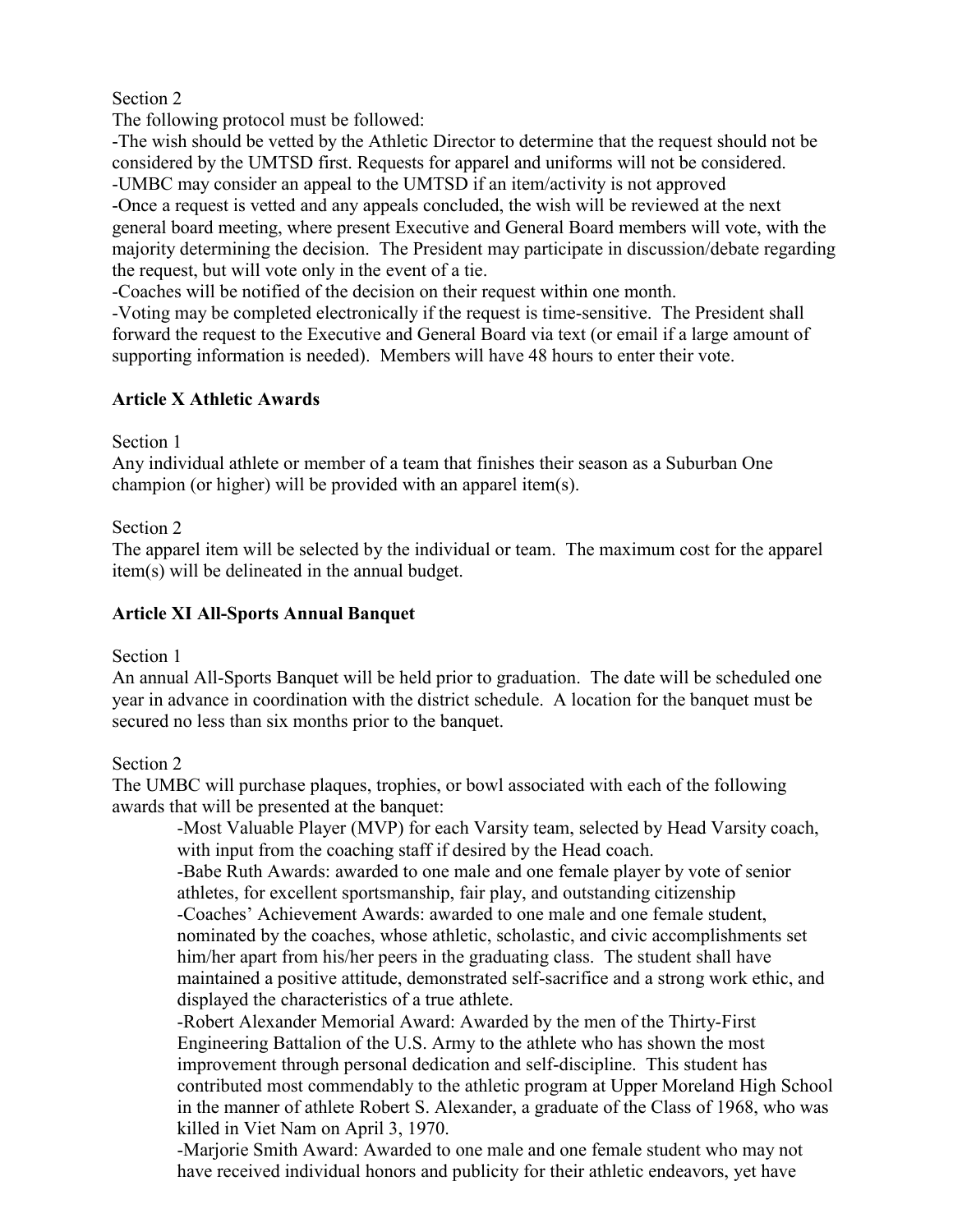continued to strive for the success of their team(s). Nominees are individuals, whose primary goal in competition is for the team to succeed, rather than for personal acknowledgement.

-The Joseph F. Wesley Scholar Athlete Award: Awarded to a student in recognition of superior scholarship and for athletic prowess in a variety of sports.

-Charles Ritinski Scholarship: Awarded to one male and one female student who have been active in sports and are furthering their educations. The recipients are nominated by coaches and the scholarships are funded by the UMBC as delineated in the annual budget.

-Outstanding Male and Female Athlete Awards: Presented to one female and one male student who has exhibited outstanding athletic performance, maintained a positive attitude and demonstrated self-sacrifice, dedication and exemplary athletic skill in at least two varsity sports.

## Section 4

All senior athletes will be provided with a keepsake item, such as t-shirt or poster, to be provided by the UMBC in accordance with the yearly budget.

## **Article XII Social Media**

## Section 1

Social Media postings will be overseen by an appointed member of the General Board. In lieu of an adult volunteer, a Jr. Booster member may assume this position and will be supervised by the Vice President.

## Section 2

Social media postings will be limited to information, announcements, or pictures related to UMHS school teams and UMBC activities.

## Section 3

All postings will be neutral or positive in tone. At no time will the Social Media Director or designee engage in negative discourse or debate with Social Media participants.

## **Article XIII Tax Exempt Organization**

UMBC maintains 501c(3) status. This status is maintained by the treasurer via maintenance/filing of appropriate paperwork.

## **Article XIV Indemnification**

Section 1 To the fullest extent permitted by law, UMSTD shall depend, indemnify and hold harmless Upper Moreland Booster Club (UMBC), the Executive and General Board of UMBC, their agents or servants ("indemnified parties") from and against any and all claims, damages, costs, expenses and legal fees related to any injury to, or death of, any person(s) whatsoever, or damage to property of any kind by whomsoever owned, arising out of or caused or claimed to have been caused, in whole or in part, by an act or omission on the part of UMTSD, any of its subcontractors, agents, any other person or entity directly or indirectly employed by UMTSD, its subcontractors, their agents and employees, or any other person or entity for whom UMTSD may be legally liable, while engaged in the performance of any work, service or activity associated with or related to the contracted services. Furthermore, and without limited the generality of the foregoing, UMTSD shall defend, indemnify and hold harmless the indemnified Parties from and against any and all claims, suits, judgments and demands whatsoever, including, but not limited to, all fines, penalties, or damages of any nature resulting from UMTSD's failure to comply with this contract.